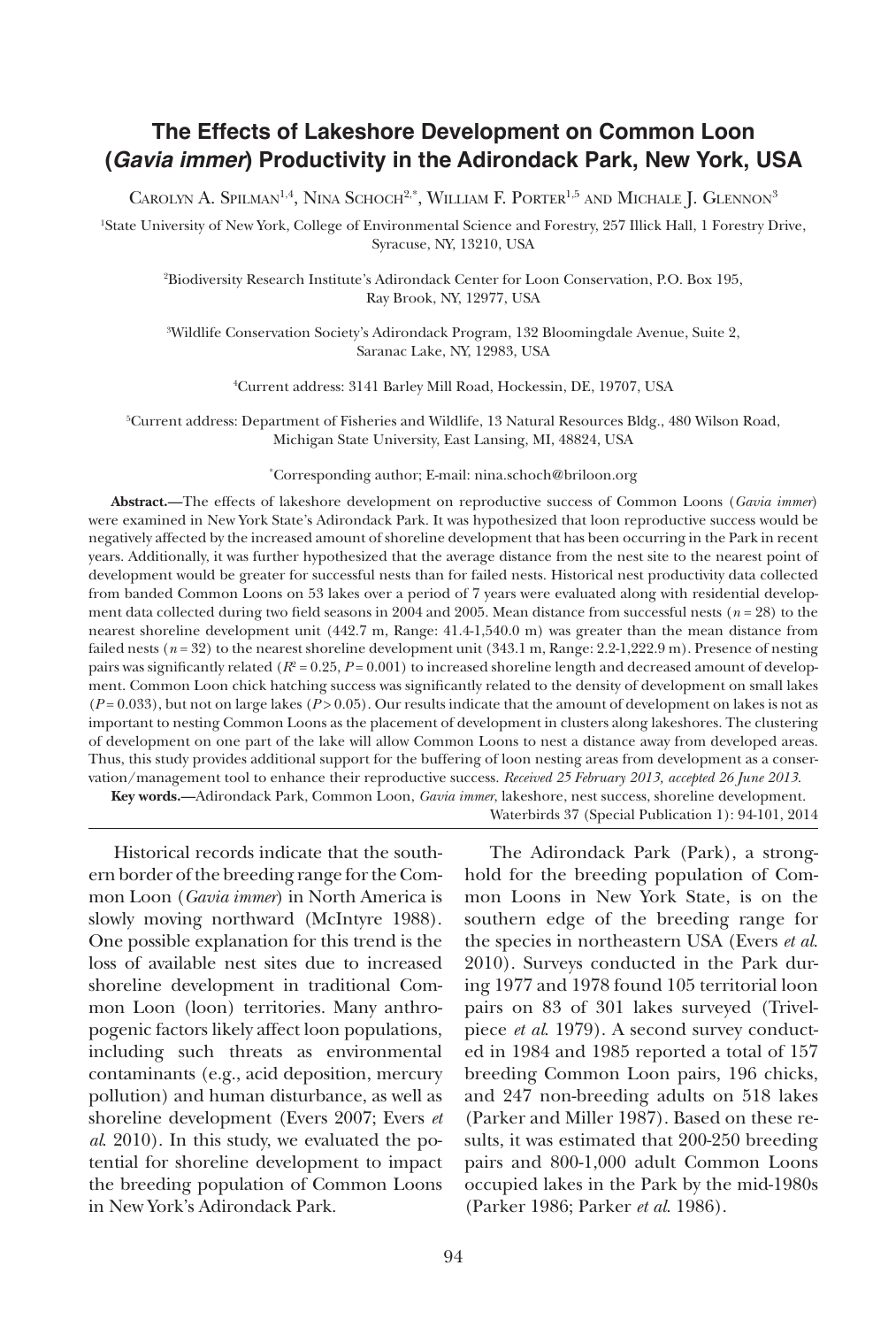Although the Park is still largely an intact wilderness of 2.4 million ha, it is also home to more than 130,000 people who live in 105 small communities. Demand for summer homes has driven development to a rate of 820 to 850 new houses per year over the past 2 decades, and current zoning regulations allow for heavy development along roadsides and lakeshores (Bauer 2001). This is of concern for the Adirondack breeding Common Loon population, as increased development and activity have the potential to create areas of marginal breeding habitat dispersed throughout unsuitable habitat (Kelly 1992).

Additionally, increased development and the associated increase in human activity in loon breeding territories can lead to nest abandonment and decreased hatching success (McIntyre 1988). In particular, lakeshore development negatively impacts loon breeding habitat through vegetation modification and removal; increased human activity; increased density of opportunistic predators such as raccoons (*Procyon lotor*), striped skunks (*Mephitis mephitis*), and gulls (*Laridae* spp.); and decreased water clarity due to erosion and surface run-off (Taylor *et al*. 2005). These factors can result in the loss of traditional and potential nest sites, increased disturbance to nesting pairs, increased risk of nest predation, and decreased feeding efficiency.

Hence, evaluating the long-term effects of shoreline development in the Adirondack Park on the reproductive success of loons is critical to address conservation needs and make recommendations for future habitat management. In this study, we evaluated the relationship between development and loon productivity to provide a baseline for use in Adirondack land management planning. We sought to test the hypotheses that: 1) nesting success for loons in the Adirondack Park was negatively related to shoreline development; and 2) successful nests occurred at greater distances from lakeshore development than unsuccessful nests. In addition, lake characteristics were used to develop a model to best predict loon productivity on a lake.

#### **METHODS**

### Study Area

The Adirondack Park encompasses 2.4 million ha of mountainous forest in northeastern New York State. The Park is unique in its almost equal division of land between public and private ownership. Approximately 52% of the Park is privately owned while the remaining 48% is public land that is protected by the State constitution as the Adirondack Forest Preserve (New York State Constitution 1938). There are over 11,000 lakes and ponds, including 830 lakes larger than 10 ha that are of suitable size for loon breeding territories (Jenkins and Keal 2004).

The study area included 53 lakes located in 26 townships, representing eight counties and the six principal watersheds contained in the Park's boundaries (Fig. 1). The study lakes were chosen as part of a separate study where uniquely color-banded birds were monitored annually to assess the impacts of mercury pollution on the Adirondack loon population (Schoch *et al*. 2011). They were selected to be representative of the major watersheds in the park. Additional considerations in lake selection included the presence of loons with chicks, which increased capture success for banding and sampling loons; accessibility for scientists and research equipment to capture and monitor banded loons; and prior wildlife or aquatic systems research being conducted on the lake so that the loon research would expand upon previous knowledge of Adirondack aquatic ecosystems. Size of the lakes ranged from 10.1 ha to 2,382.0 ha with shoreline lengths of 1.61 km to 185.07 km. Twelve of the lakes were located on public lands, 21 were located on lands classified as private, and 20 were on lands of mixed ownership. Lakeshores varied from no development to highly developed.

For each study lake, five measures of productivity were considered: 1) number of nesting pairs; 2) number of chicks hatched per nesting pair; 3) hatching success (number of pairs with at least one chick hatched from any nesting attempt); 4) number of chicks fledged per nesting pair; and 5) fledging success (survival to 6 weeks). Because all lakes were not monitored each year, measures of productivity were averaged for the years they were available, and then stratified into four classes: all lakes visited  $(n = 53)$ ; lakes with 3 or more years of productivity data available  $(n = 43)$ ; lakes with 4 or more years of productivity data available  $(n = 31)$ ; or lakes with 5 or more years of productivity data available  $(n = 22)$ . To reduce the effects of annual variation in loon reproductive success, we weighted productivity variables for each lake by the square root of the number of years of available data. All study lakes were further classified as small  $( $50 \text{ ha}, n = 18$ ) or large ( $> 50 \text{ ha}, n =$$ 35) to compare the effects of development at different lake size classes.

The relationship between development and loon productivity was considered at two spatial scales: 1) the entire lake landscape (10-2,832 ha) to evaluate the impact of overall shoreline development on loon repro-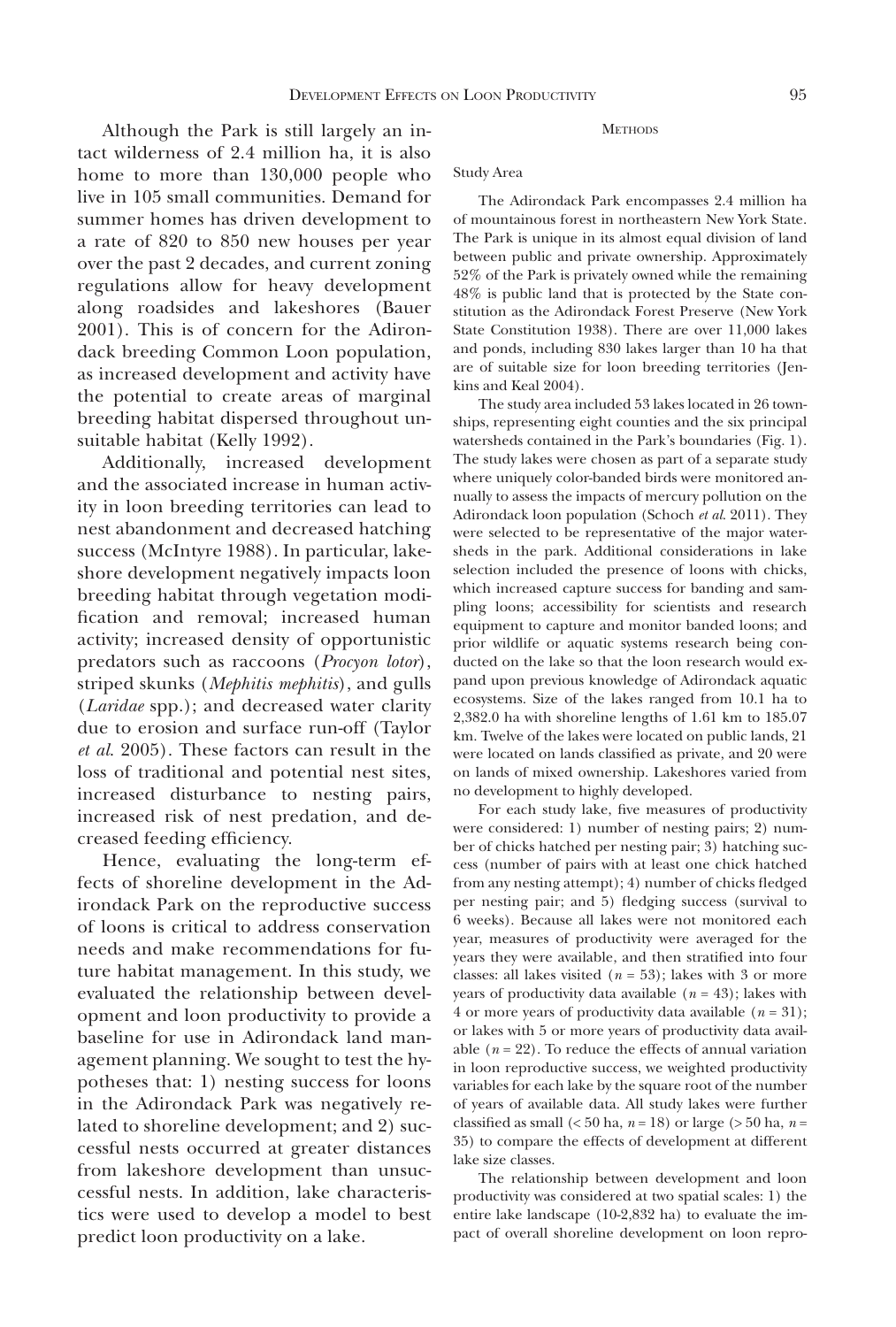

**Figure 1. Locations of lakes included in an evaluation of the effects of human development on productivity of the Common Loon in Adirondack Park, New York, during 1999-2005 (***n* **= 53). NYS = New York State.**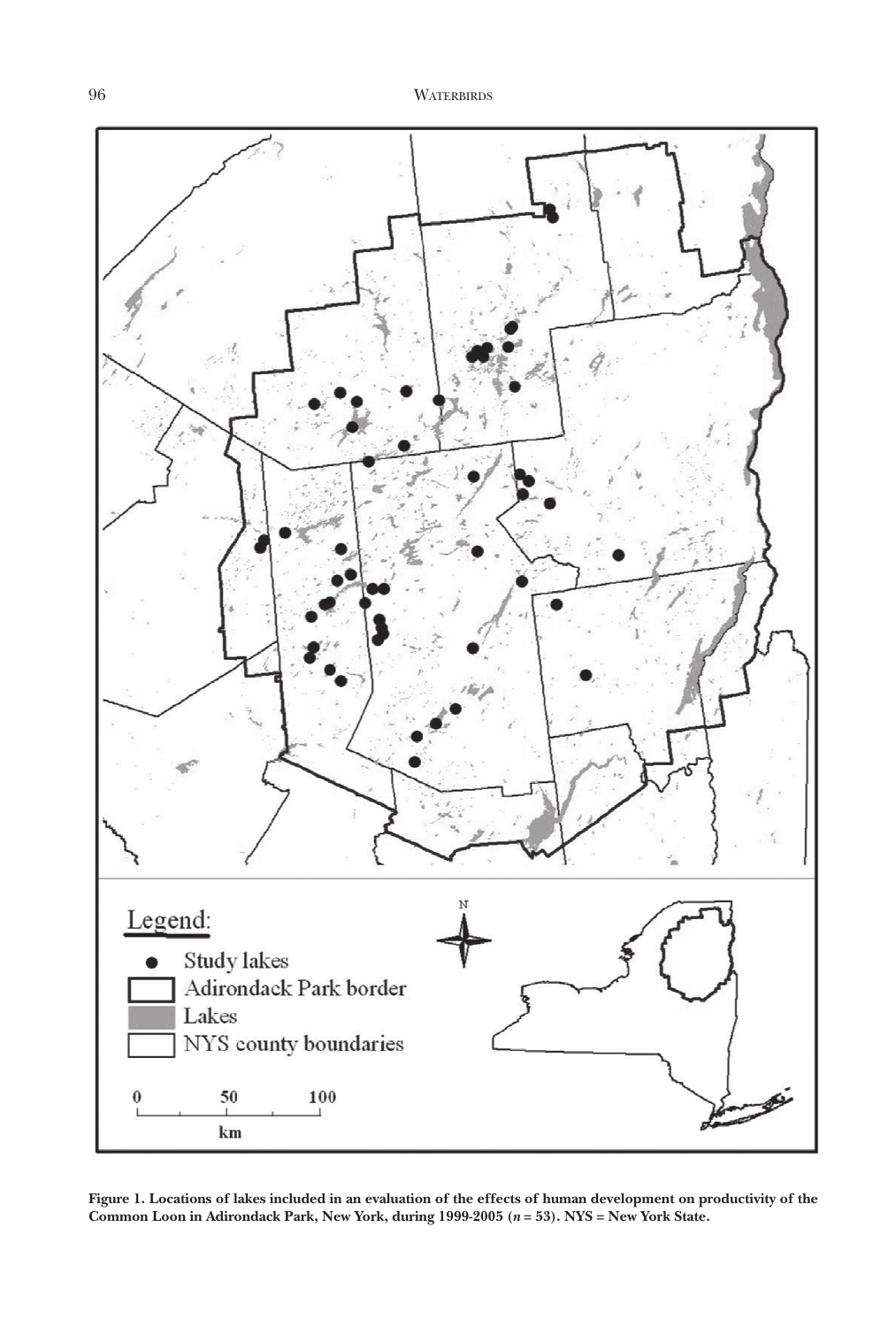ductive success; and 2) the loon territory within 400 m of nesting locations to assess potential development impacts in close proximity to a nest. Historical loon productivity data for banded loon pairs on the study lakes was collected by the former Adirondack Cooperative Loon Program (now Biodiversity Research Institute's Adirondack Center for Loon Conservation). Loons had been captured and color-banded for these separate studies by night-lighting with chick distress-call playback. Reproductive success data on banded loon pairs were based on weekly visits to the study lakes during a 15-week period (late May to early September) each breeding season from 1999 to 2005 (Schoch *et al*. 2011).

Shoreline development was quantified for each lake (*n* = 53) using data collected during the 2004 and 2005 loon breeding seasons. At each lake, the number and types of development points along the entire shoreline, including all islands, were recorded. Development points (e.g., houses, boat launches, campgrounds) were classified into one of 12 categories weighted according to their potential for structural shoreline alteration and facilitating disturbance to nesting pairs (Table 1). Shoreline alterations that enabled public lake access or had the potential to increase disturbance received a higher weight than did those that imposed only a structural alteration or were considered private property (Vermeer 1973; Valley 1987). For example, each habitable dwelling (house, cabin, or cottage) received a weight of one unit, while public boat launches and campgrounds received a weight of 10 units. A single measure of development for each study lake was generated by calculating the total of all development units. Development units were then divided by both shoreline length and lake surface area to yield a shoreline development index for each lake that accounted for variation in lake size and shoreline configuration of study lakes.

A handheld global positioning system (GPS) unit was used to mark the locations of nest sites and all development points within 400 m of the nest site. Measurements were also taken of the distance from each nest to the two closest shoreline alterations. All nests and development points were mapped using ArcGIS 9.1 (Environmental Systems Research Institute 2005). The total number of development units was calculated for buffered areas at 50-m intervals up to 400 m around each nest site  $(n = 60)$ .

Pearson correlation coefficients were calculated for all combinations of variables. Each of five predictor variables (shoreline length, surface area, total development, development/shoreline, and development/area) was standardized by subtracting the mean and dividing by the standard deviation. A stepwise regression was performed using forward and backward selection (PROC REG,  $\alpha = 1.50$ ) in SAS 9.0 (SAS Institute, Inc. 2003) to test each of the five lake variables as predictors of the five measures of loon productivity identified above. The output from the stepwise regression models was used to determine simple and multiple regression models for each response variable (Table 2). Two-sample t-tests ( $\alpha$  = 0.05) were performed to compare: 1) total development within buffered areas of nest sites; and 2) distance from nest to nearest point of development for failed and successful nests. The Mann-Whitney U test was used to compare lake surface area and total shoreline development for lakes with failed and successful nests.

## **RESULTS**

Total counts of lakeshore development had a range of 1-476 units with a mean of 71.02 units. This resulted in a range of 0.12- 26.89 development units per km of shoreline  $(\overline{x} = 5.34)$  and a range of 0.02-3.14 development units per ha of lake surface area ( $\bar{x}$  = 0.61). Mean distance from successful nests  $(> 1$  hatch,  $n = 28$ ) to the nearest shoreline

**Table 1. Number of development units assigned to each development type encountered in the lakeshore development field study. Development units were assigned according to degree of imposed habitat alteration and potential for habitat disturbance. Number and percent of lakes in dataset (***n* **= 53) with each type of development are shown.**

| Development Type   | Units          | Number of Lakes | $%$ Lakes |
|--------------------|----------------|-----------------|-----------|
| Campground         | 10             | 14              | 26.42     |
| Marina             | 10             | 6               | 11.32     |
| Public boat launch | 10             | 33              | 62.26     |
| Public beach/park  | 5              | 9               | 16.98     |
| Resort/hotel/motel | 5              | 12              | 22.64     |
| Campsite           | 3              | 34              | 64.15     |
| Canoe carry        | $\overline{2}$ | 8               | 15.09     |
| Road               | $\overline{2}$ | 41              | 77.36     |
| Habitable dwelling |                | 33              | 62.26     |
| <b>Bridge</b>      |                | 23              | 43.4      |
| Man-made dam       |                | 21              | 39.62     |
| Other <sup>a</sup> |                | 26              | 49.06     |

aIncluded such structures as a railroad bed, silos, and memorials.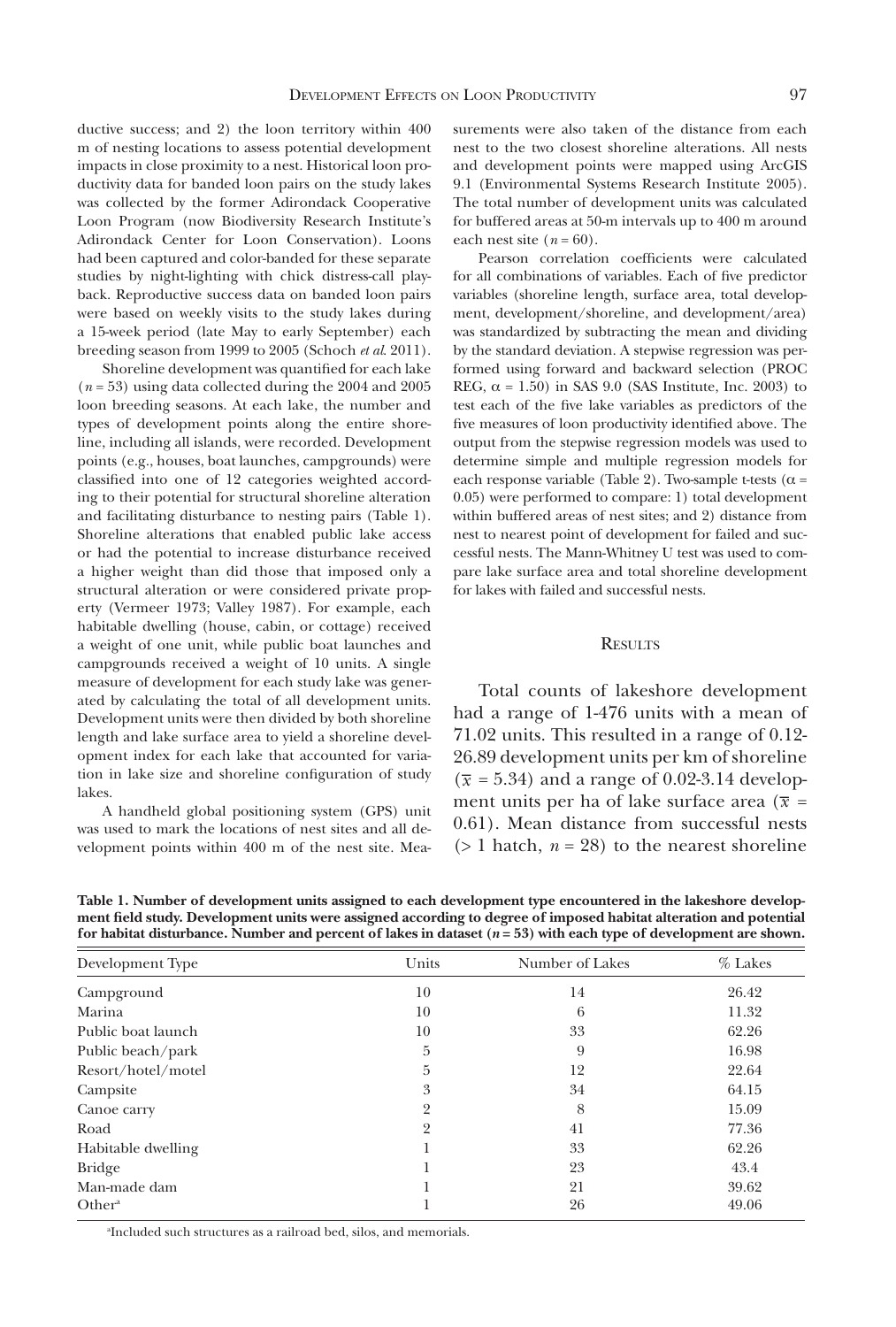| ранз изне записатився так тапался, зногение тендин (эпоте) ана тола истерниет ання (толост). |                  |                        |                   |              |                  |       |  |  |  |
|----------------------------------------------------------------------------------------------|------------------|------------------------|-------------------|--------------|------------------|-------|--|--|--|
| Dataset                                                                                      | $\boldsymbol{n}$ | Variables              | $\beta$ Value     | <b>SE</b>    | Prob > F         | $R^2$ |  |  |  |
| All Lakes                                                                                    | 53               | <b>Shore</b><br>TotDev | 0.212<br>$-0.094$ | 0.06<br>0.06 | < 0.001<br>0.118 | 0.24  |  |  |  |
| Lakes > 3 Years of Data                                                                      | 43               | <b>Shore</b><br>TotDev | 0.209<br>$-0.091$ | 0.06<br>0.06 | 0.001<br>0.150   | 0.26  |  |  |  |
| Lakes > 4 Years of Data                                                                      | 31               | <b>Shore</b><br>TotDev | 0.200<br>$-0.077$ | 0.06<br>0.07 | 0.004<br>0.273   | 0.29  |  |  |  |
| Lakes $> 5$ Years of Data                                                                    | 22               | <b>Shore</b><br>TotDev | 0.248<br>$-0.161$ | 0.11<br>0.16 | 0.039<br>0.342   | 0.37  |  |  |  |

**Table 2. Candidate multiple linear regression models for each dataset to predict number of Common Loon nesting pairs using standardized lake variables: shoreline length (Shore) and total development units (TotDev).**

development unit was 442.7 m (Range: 41.4- 1,540.0 m), while the mean distance from failed nests (0 hatch,  $n = 32$ ) to the nearest shoreline development unit was 343.1 m (Range: 2.2-1,222.9 m).

Presence of nesting pairs was significantly related  $(R^2 = 0.25, P = 0.001)$  to increased shoreline length and decreased amount of development. Development alone, however, was not a significant predictor of nesting pair presence on study lakes  $(P = 0.201)$ . Variables of development density, as measured by development/lake surface area and development/shoreline length, also failed to predict the presence of nesting pairs. The best model for predicting the average number of nesting pairs included the variables of shoreline length and total development  $(R^2=$ 0.24,  $P = 0.001$ ,  $n = 53$ ; Table 2):

NestPr = 0.854 + 0.212 Shore - 0.0939 TotalDev

When lakes were classified into small (< 50 ha, *n* = 18) and large (> 50 ha, *n* = 35) lakes, it was found that hatching success was significantly related to density of development on small lakes  $(P = 0.033)$ , but not on large lakes  $(P > 0.05)$ . Lakes with failed nests  $(n = 32)$ were significantly smaller in area than lakes with successful nests  $(n = 28, P = 0.006)$ . Distance from nest sites to the nearest development was highly correlated with lake surface area  $(R^2 = 0.74, P = 0.043)$  and total lakeshore development  $(R^2 = 0.71, P = 0.025)$ .

## **DISCUSSION**

The effects of development on loon reproductive success have been widely studied with varying results (Stockwell and Jacobs 1993; Taylor *et al*. 2005; Paugh 2006; Hammond 2008). In this study, increasing numbers of nesting pairs on study lakes were associated with increasing lake size and decreasing amount of development along shorelines. A measurable impact of lakeshore development was not demonstrated for any of the four other productivity variables tested: chicks hatched per nesting pair; hatching success (number of pairs with > 1 chick hatch); chicks fledged per nesting pair; and fledging success (number of pairs with > 1 chick fledge). These variables are dependent on the presence of nesting pairs. Therefore, at current levels of development, an important indicator of loon productivity on Adirondack lakes is the presence of nesting pairs. Additional confounding factors, such as the presence of islands, human disturbance, contaminant exposure, intraspecific interactions, and shoreline complexity, likely also affect the productivity of Adirondack loons, but investigating these factors was beyond the scope of this study.

The hypothesis that increased development in loon territories poses a threat to nesting loon pairs seems intuitive. Although some authors have demonstrated a significant negative effect of development on nesting success, the exact relationship remains undefined (Robertson and Flood 1980; Heimberger *et al*. 1983; Kelly 1992). On the other hand, some researchers such as Paugh (2006) and Hammond (2008) in northwestern Montana did not find that development affected Common Loon reproductive success, which they attributed to extensive miti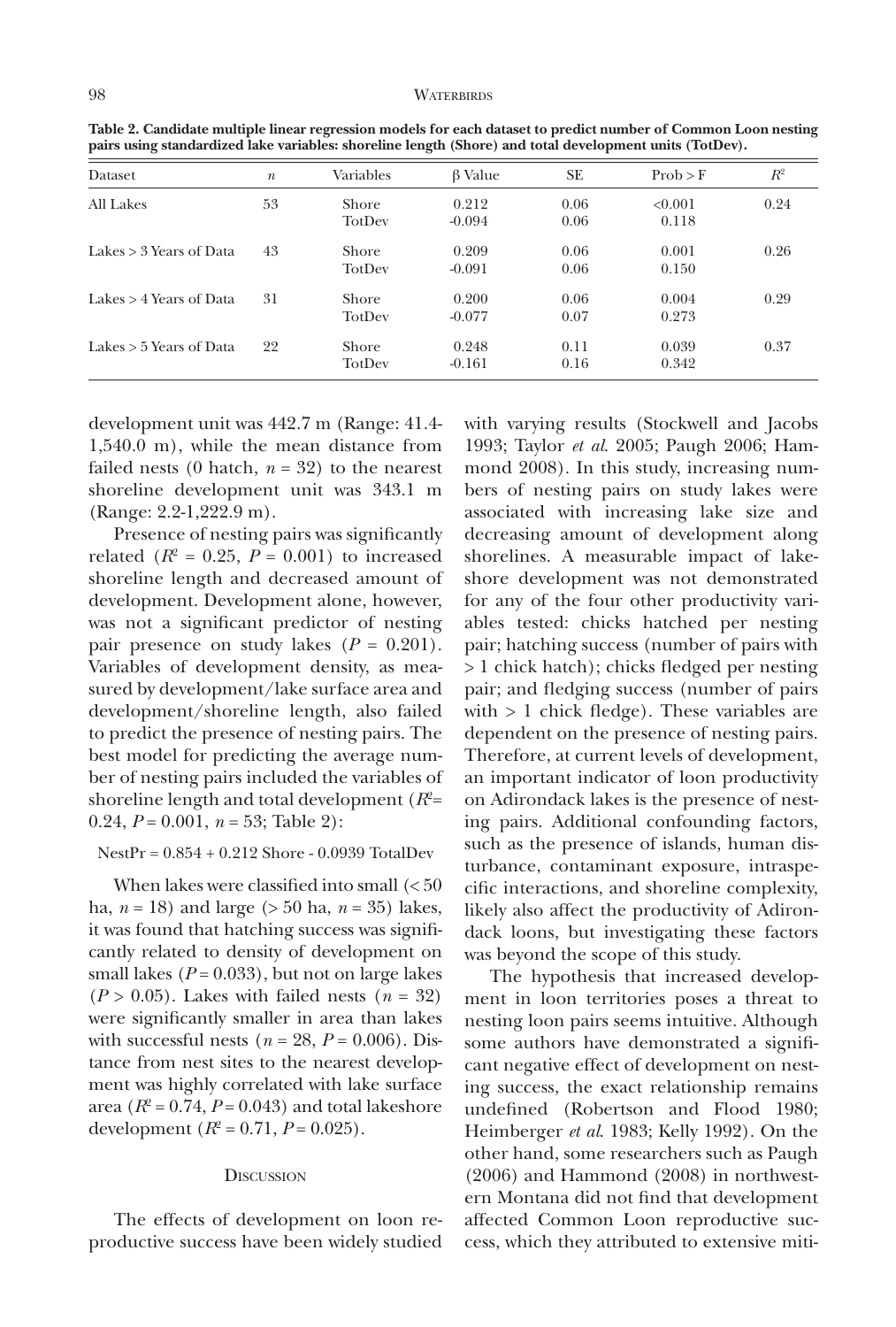gation and outreach efforts by the Montana Department of Fish, Wildlife, and Parks to protect loon nest sites and chicks.

In this study, however, outreach and mitigation in the Adirondacks are minimal, but still the data did not indicate such a relationship and, indeed, did not support the underlying hypothesis. Two possible explanations were suspected. First, this relationship may not be linear across a wide range of geographic scale. Heimberger *et al*. (1983) reported that an increase in cottage density correlated with decreased hatching success on a sample of 40 lakes in central Ontario, Canada, where lakes ranged in size from 31 to 190 ha and development levels ranged from entirely undeveloped to > 10 cottages per 500 m of shoreline. Loons did not use potential nest sites with > 5 cottages within 150 m. Development densities for our sample of 53 lakes were 0.08 to 13.45 per development units per 500 m, similar to those reported by Heimberger *et al*. (1983). The important difference, however, is that the lakes included in this study were much larger, ranging in size from 10-2,832 ha. Similar levels of development would account for a greater density on the smaller lakes sampled by Heimberger *et al*. (1983) than on the larger lakes included in this study.

If a relationship between nesting success and development exists, we would expect the impact to be related to density of development. Consequently, it would be reached more quickly on smaller lakes than on larger lakes. By reclassifying the study lakes into small and large lakes, we found that hatching success on small lakes was significantly related to the density of development, perhaps because larger lakes potentially have increased shoreline complexity that would enable nesting loons to avoid developed areas and their associated disturbance.

The finding that successful nests are more distant from development supports the conclusion that development indeed plays an important role. Alvo (1981) observed that loons nesting on heavily developed lakes chose marsh nest sites farther from developed areas over preferential island nest sites within 100 m of cottages. Similarly, Heimberger *et al*. (1983) found that loons avoided potential nest sites within 150 m of cottages. In this study, only eight nests (13%) were located within 150 m of cottages, of which only three (38%) were successful in hatching one or more chicks.

Results of this study support the hypothesis that the average distance from the nest site to the nearest point of development is greater for successful nests (one or more chicks hatched) than for failed nests (no chicks hatched). Lake size has also been observed as an important factor in territory selection by nesting loon pairs in other studies (Valley 1987; Blair 1990; Jung 1991). Some lakes may be too small to accommodate both development and successful reproduction by loons. It is suspected there may be a threshold lake size necessary to support reproduction in loons in the face of human development, but this threshold has yet to be defined (Robertson and Flood 1980; Heimberger *et al*. 1983; Kelly 1992). While loons may be able to adapt to development on lakes of 50 to 200 ha in size, there is likely to be a limit to that ability. At some point, the density of development may be too much for loons to be successful. The results of this study indicated that the density of development affected nesting success on small Adirondack lakes (< 50 ha). Thus, it is possible that the lake size threshold occurs below 50 ha. Detecting this limit may help define the threshold of development density beyond which the productivity of nesting pairs on Adirondack lakes will be negatively impacted.

The relationship between lake size and loon productivity may also be clouded by behavioral plasticity in loons and the aggressive territorial behavior of this species. Intraspecific aggression can negatively impact reproductive success when an adult loon is displaced or killed, or a chick is killed, during a territorial dispute (Mager *et al*. 2008; Piper *et al*. 2008). On lakes with high levels of recreational activity, nesting loons habituated to human activity have demonstrated a shorter flushing distance than loons on lakes less frequented by boat traffic and human activity (Smith 1981; Jung 1991; Ruggles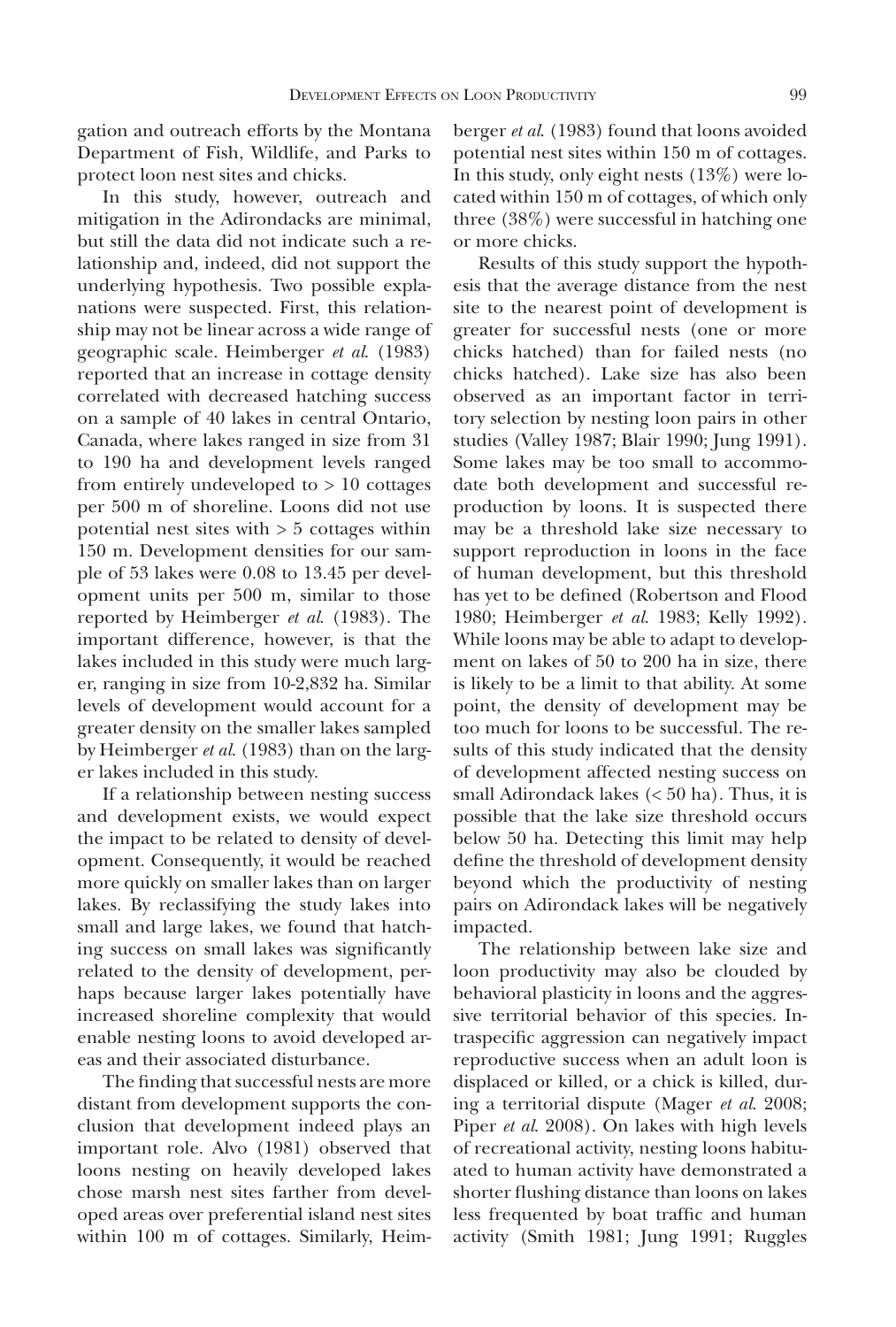1994). On smaller lakes, Common Loons may not be able to get far enough away from development to be successful regardless of habituation.

Behavioral adaptation has been posed as an explanation for the lack of variation in loon productivity when comparing loon reproductive success on highly developed lakes to that of undeveloped lakes (McIntyre 1975; Titus and VanDruff 1981; Caron and Robinson 1994). Loons have exhibited an ability to adapt their behavior in response to human pressure by increasing the distance from nest sites to nearest shoreline structure or area of human activity (Alvo 1981; Heimberger *et al*. 1983; Stockwell and Jacobs 1993).

The results of this study indicate that the amount of development on lakes is not as important to nesting loons as the placement of development along lakeshores. The clustering of development may be a viable option for reducing sprawl on lakeshores, thus maintaining areas of suitable nesting habitat apart from areas of development. Consideration of development patterns on Adirondack lakes will be critical to maintaining habitat for nesting Common Loons.

## ACKNOWLEDGMENTS

We appreciate the cooperation and support of the Adirondack Ecological Center and Quantitative Studies Laboratory of the State University of New York College of Environmental Science and Forestry, the Wildlife Conservation Society and Elk Lake Lodge. Special thanks go to Charlotte Demers, Amy Sauer, Gary Lee and Charlie Foutch. Financial support was provided by John and Margot Ernst, the Edna Bailey Sussman Foundation, and the Betty Moore Chamberlain Fund.

## Literature Cited

- Alvo, R. 1981. Marsh nesting of Common Loons (*Gavia immer*). Canadian Field-Naturalist 95: 357.
- Bauer, P. (Ed.). 2001. Growth in the Adirondack Park: analysis of rates and patterns of development. Unpublished report, Residents Committee to Protect the Adirondacks, North Creek, New York.
- Blair, R. 1990. Water quality and the summer distribution of Common Loon in New York. Kingbird 40: 10-18.
- Caron, J. A. and W. L. Robinson. 1994. Responses of breeding Common Loons to human activity in Upper Michigan. Hydrobiologia 279/280: 431-438.
- Environmental Systems Research Institute (ESRI). 2005. ArcGIS v. 9.1. ESRI, Redlands, California.
- Evers, D. C. 2007. Status assessment and conservation plan for the Common Loon (*Gavia immer*) in North America. U.S. Department of the Interior, Fish and Wildlife Service, Biological Technical Publication, Washington, D.C.
- Evers, D. C, J. D. Paruk, J. McIntyre and J. F. Barr. 2010. Common Loon (*Gavia immer*). No. 313 *in* The Birds of North America Online (A. Poole, Ed.). Cornell Lab of Ornithology, Ithaca, New York. http://bna. birds.cornell.edu/bna/species/313, accessed 13 December 2011.
- Hammond, C. A. M. 2008. A demographic and landscape analysis for Common Loons in northwest Montana. M.S. Thesis, University of Montana, Missoula.
- Heimberger, M., D. Euler and J. Barr. 1983. The impact of cottage development on Common Loon reproductive success in central Ontario. Wilson Bulletin 95: 431-439.
- Jenkins, J. and A. Keal. 2004. The Adirondack atlas: a geographic portrait of the Adirondack Park. The Wildlife Conservation Society, Bronx, New York.
- Jung, R. E. 1991. Effects of human activities and lake characteristics on the behavior and breeding success of Common Loons. Passenger Pigeon 53: 207-218.
- Kelly, L. M. 1992. The effects of human disturbance on Common Loon productivity in northwestern Montana. M.S. Thesis, Montana State University, Bozeman.
- Mager, J. N., C. Walcott and W. H. Piper. 2008. Nest platforms increase aggressive behavior in Common Loons. Naturwissenschaften 95: 141-147.
- McIntyre, J. W. 1975. Biology and behavior of the Common Loon (*Gavia immer*) with reference to its adaptability in a man-altered environment. Ph.D. Dissertation, University of Minnesota, Minneapolis.
- McIntyre, J. W. 1988. The Common Loon: spirit of northern lakes. University of Minnesota Press, Minneapolis, Minnesota.
- New York State Constitution. 1938. Article XIV, Section 1. www.dos.ny.gov/info/constitution.htm, accessed 12 February 2013.
- Parker, K. E. 1986. The Common Loon in New York State. New York State Department of Environmental Conservation Technical Report, Delmar, New York.
- Parker, K. E. and R. L. Miller. 1987. Status of New York's Common Loon population-comparison of two intensive surveys. Pages 145-156 *in* Papers from the 1987 Conference on Loon Research and Management (P. I. V. Strong, Ed.). North American Loon Fund, Meredith, New Hampshire.
- Parker, K. E., R. L. Miller and S. Islil. 1986. Status of the Common Loon in New York State. New York State Department of Conservation, Delmar, New York.
- Paugh, J. I. 2006. Common Loon nesting ecology in northwest Montana. M.S. Thesis, Montana State University, Bozeman.
- Piper, W. H., C. Walcott, J. N. Mager and F. J. Spilker. 2008. Fatal battles in Common Loons: a preliminary analysis. Animal Behaviour 75: 1109-1115.